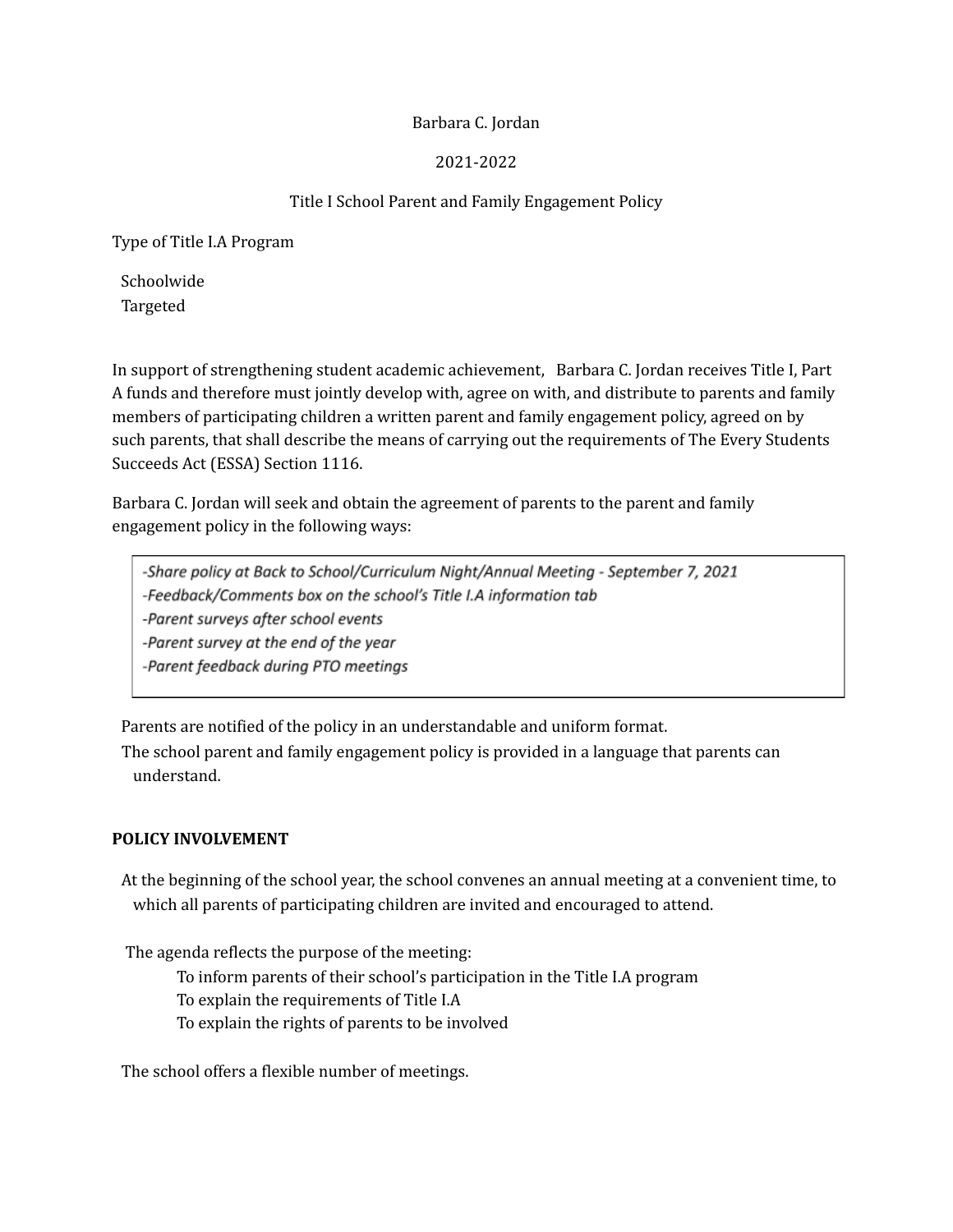Using Title I.A funds, to promote parental involvement the school provides: At least one box checked below

Transportation Child Care Home Visits (Funds will not be utilized for these purposes)

The school involves parents in an organized, ongoing, and timely way:

In the planning, review, and improvement of the Title I.A program and/or Schoolwide program plan in the school.

Barbara C. Jordan will involve parents in the planning, review, and improvement of the Title I.A program and/or Schoolwide Program Plan in the following ways:

-Share policy and compact at Curriculum Night - September 7, 2021 -Share policy on school website -Feedback/Comments box on the school's Title I.A information tab -Invite parents to review, provide feedback and update Schoolwide Program Plan (a.k.a. Comprehensive Strategic School Improvement Plan) on the District website under Curriculum and Instruction - Federal Programs - Title I -Parent surveys at the end of the year

In the planning, review, and improvement of the school parent and family engagement policy.

Barbara C. Jordan will involve parents in the planning, review, and improvement of the Parent and Family Engagement Policy in the following ways:

-Share policy and compact at Curriculum Night

-Share policy on school website

-Feedback/Comments box on the school's Title I.A information tab

-Invite parents to review, provide feedback and update Schoolwide Program Plan (a.k.a.

Comprehensive Strategic School Improvement Plan) on the District website under Curriculum and

Instruction - Federal Programs - Title I

-Parent surveys at the end of the year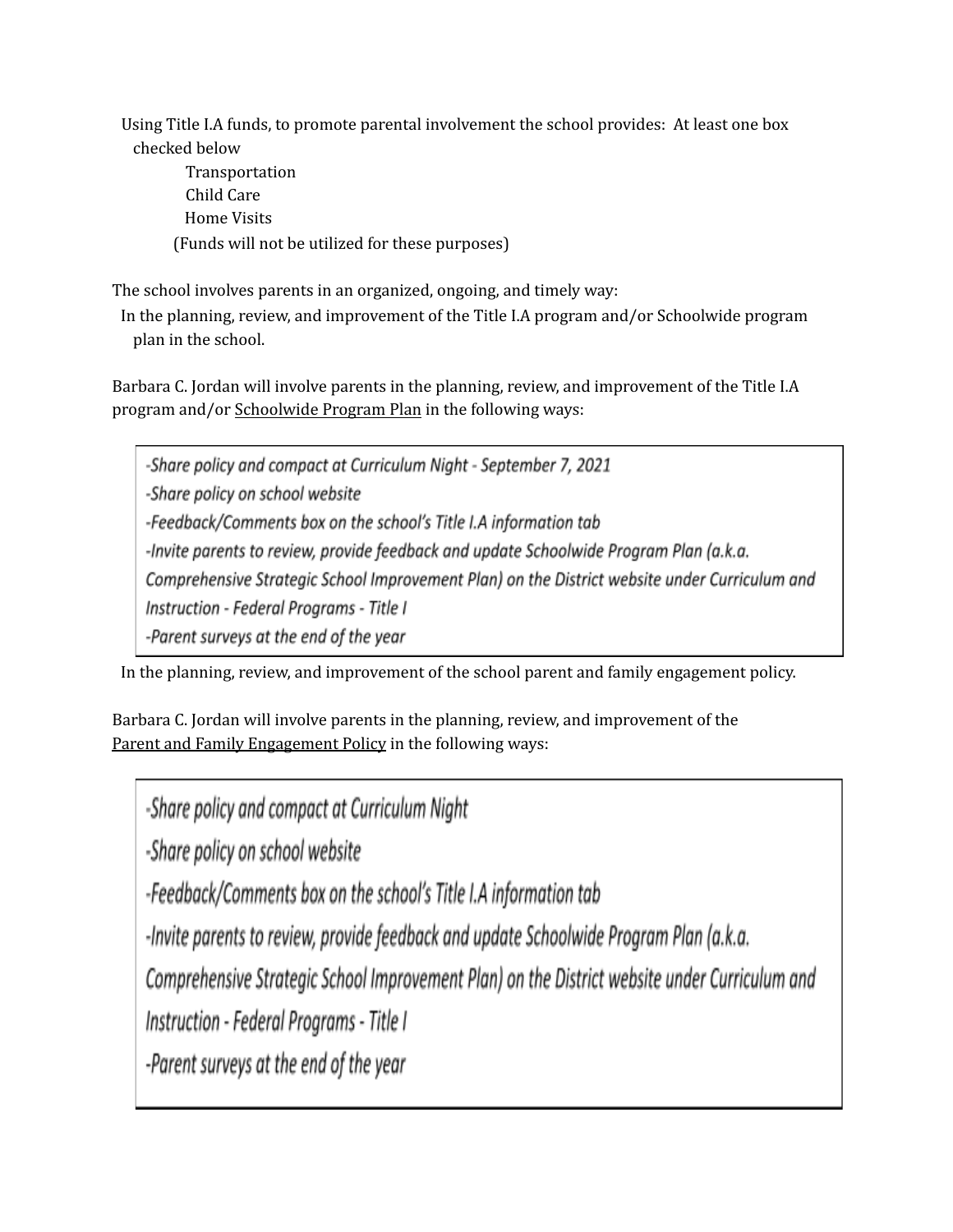The school provides parents of participating children:

Timely information about the Title I.A programs.

Barbara C. Jordan will provide information to parents about the Title I. A program in the following ways:

-Share information about the Title I.A program at Back to School Night/Annual Meeting - September 7,2021

-Use multiple methods of communication to families such as school reach system, peach jar, etc. - Agenda item at the monthly PTO meetings

A description and explanation of the current curriculum in use at the school, the forms of academic assessments that are used to measure progress, and the achievement levels of the MAP assessment.

Barbara C. Jordan will provide a description and explanation of the curriculum, academic assessments, and MAP achievement levels in the following ways:

-Share information at Back to School /Curriculum Night/Annual Meeting - September 7, 2021 -Share information at Curriculum Night -Parent/Teacher Conferences - Fall/Spring - Teachers will share MAP Achievement data -School Website -The school website will have information about courses, curriculum, syllabi -SDUC Website - Curriculum and Instruction Tab will have information regarding curriculum and assessments

Opportunities, as appropriate, to participate in decisions relating to the education of their children.

Responses to their suggestions as soon as possible.

### **SCHOOL CAPACITY FOR INVOLVEMENT**

To ensure effective involvement of parents and to support a partnership among the school, parents, and the community to improve student academic achievement, Barbara C. Jordan will:

Provide assistance to parents, as appropriate, in understanding:

- the Missouri Learning Standards
- the Missouri Assessment Program
- local assessments
- how to monitor a child's progress and
- how to work with educators to improve the academic achievement of their children.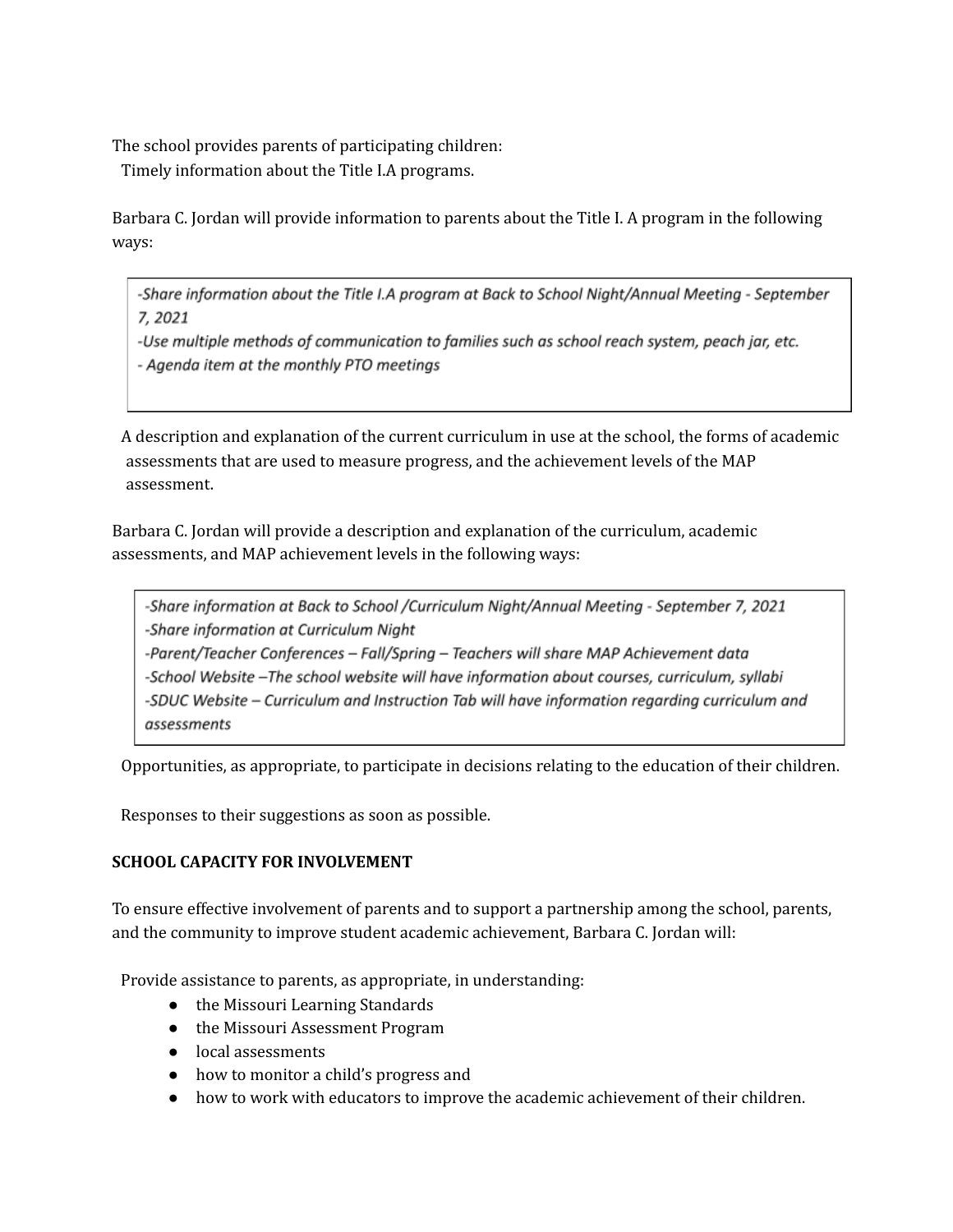Barbara C. Jordan will provide assistance on the aforementioned topics in the following ways: Provide materials and training to help parents work with their children to improve achievement.

Barbara C. Jordan will provide materials and training in the following ways:

-Encourage participation in family learning events where parents can learn strategies to support their child's learning at home such as Literacy Night, STEM Expo -Offer regular opportunities for families to hear directly from school staff through parent coffees, etc. -Hold workshops connecting parents to tools and resources -Provide resources on the school website

Educates teachers, specialized instructional support personnel, principals, and other school leaders, and other staff, with the assistance of parents, in the values and utility of contributions of parents, and in how to reach out to, communicate with, and work with parents as equal partners, implement and coordinate parent programs, and build ties between parents and the school.

Barbara C. Jordan will educate school personnel regarding working with parents in the following ways:

-Review and update with school staff communication procedures with parents -Provide training for school staff regarding effective communication techniques for working with parents

To the extent feasible and appropriate, coordinates and integrates parent involvement programs and activities with other Federal, State and local programs, including public preschool programs, and conducts activities, such as parent resource centers, that encourage and support parents in more fully participating in the education of their children.

Barbara C. Jordan will coordinate and integrate with other programs in the following manner:

-Kindergarten Transition program will introduce and acclimate incoming kindergarten students and parents to the elementary school

-Sixth Grade Transition program will allow students and parents to understand the academic programs at the middle school level